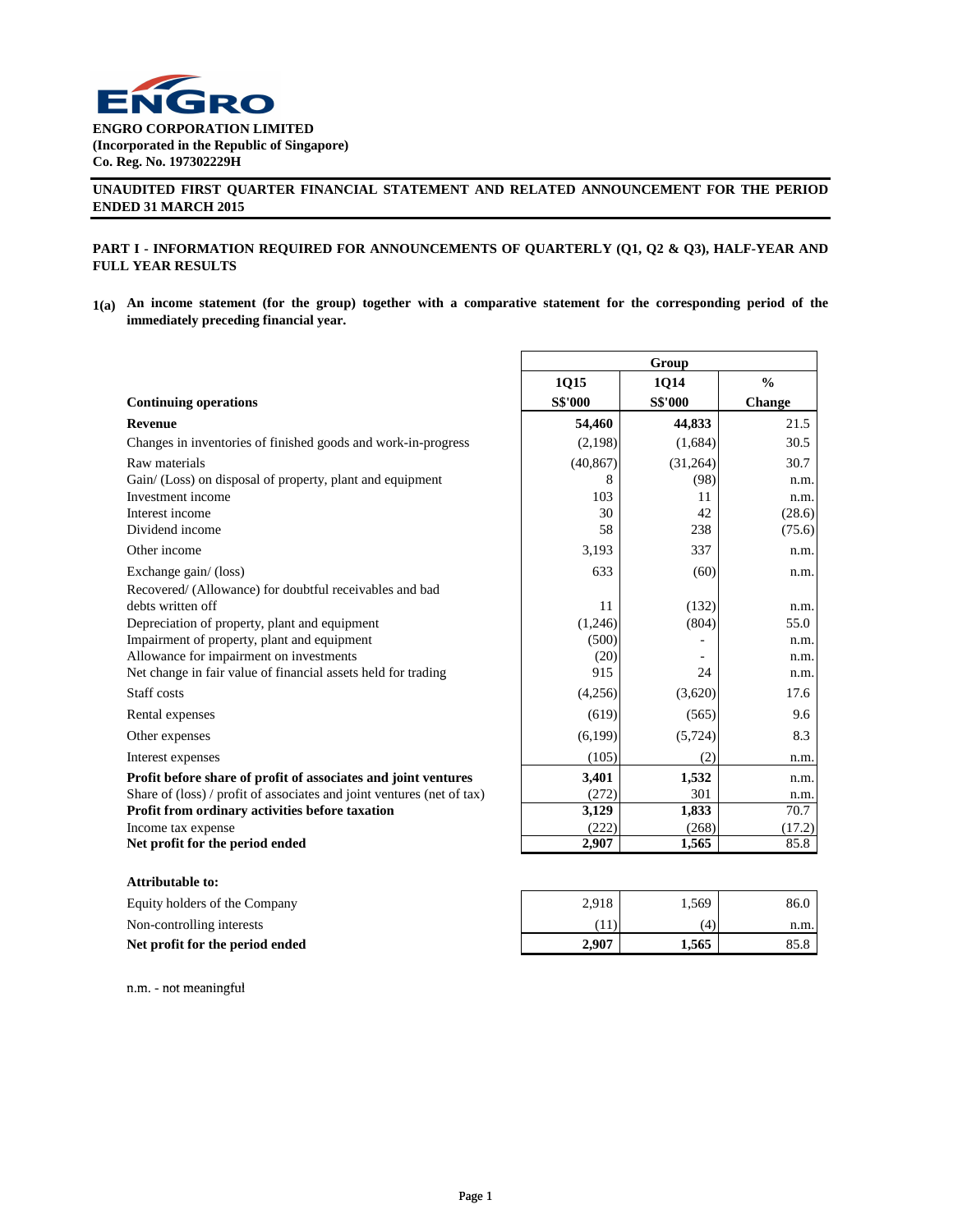# **Statement of Comprehensive Income**

|                                                                                                                       | Group          |                |               |
|-----------------------------------------------------------------------------------------------------------------------|----------------|----------------|---------------|
|                                                                                                                       | <b>1015</b>    | <b>1014</b>    | $\frac{0}{0}$ |
|                                                                                                                       | <b>S\$'000</b> | <b>S\$'000</b> | <b>Change</b> |
| Net profit for the period ended                                                                                       | 2,907          | 1,565          | 85.8          |
| Other comprehensive income:                                                                                           |                |                |               |
| Exchange differences on translation of financial statements of foreign<br>subsidiaries, associates and joint ventures | 2,292          | (898)          | n.m.          |
| Exchange differences on monetary items forming part of net<br>investment                                              | 1,398          | (89)           | n.m.          |
| Net change in fair value of available-for-sale financial assets<br>reclassified to profit or loss                     | 20             |                | n.m.          |
| Net change in fair value of available-for-sale financial assets                                                       | 1,243          | 1,096          | 13.4          |
| Other comprehensive income for the period, net of tax                                                                 | 4,953          | 109            | 4,444.0       |
| Total comprehensive income for the period                                                                             | 7,860          | 1,674          | 369.5         |

H

# **Total comprehensive income attributable to:**

Equity holders of the Company Non-controlling interests

| 7,837 | 1,678    | 367.0 |
|-------|----------|-------|
| 23    | $\Delta$ | n.m.  |
| 7,860 | 1,674    | 369.5 |

n.m. - not meaningful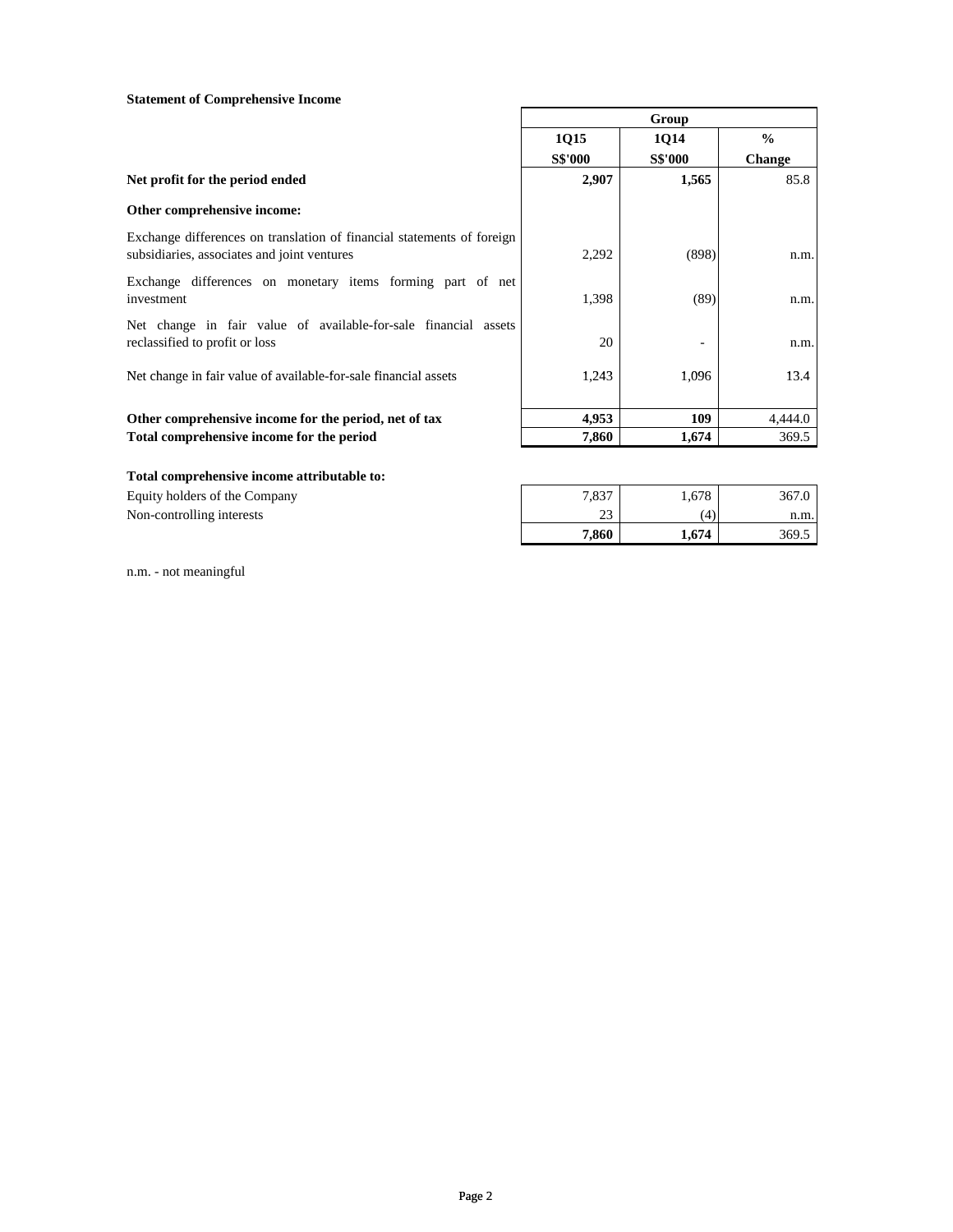**1(b)(i)** A balance sheet (for the issuer and group), together with a comparative statement as at the end of the immediately **preceding financial year.**

|                                                             |                 | Group          | Company        |                | Group         | Company            |
|-------------------------------------------------------------|-----------------|----------------|----------------|----------------|---------------|--------------------|
|                                                             | 31.03.2015      | 31.12.2014     | 31.03.2015     | 31.12.2014     | $\frac{0}{0}$ | $\frac{0}{0}$      |
|                                                             | <b>S\$'000</b>  | <b>S\$'000</b> | <b>S\$'000</b> | <b>S\$'000</b> | <b>Change</b> | <b>Change</b>      |
| <b>Non-current assets</b>                                   |                 |                |                |                |               |                    |
| Property, plant and equipment                               | 18,964          | 18,845         | 2,503          | 2,379          | 0.6           | 5.2                |
| Subsidiaries                                                |                 |                | 51,246         | 50,450         | 0.0           | 1.6                |
|                                                             |                 |                |                |                |               |                    |
| Associates and joint ventures<br>Amount due from associates | 106,351         | 103,863        | 60,243         | 60,243         | 2.4           | $0.0\,$            |
| and joint venture                                           | 2,094           | 2,094          |                |                | 0.0           | $0.0\,$            |
| Other investments                                           | 23,252          | 21,034         | 1,275          | 1,275          | 10.5          | $0.0\,$            |
| Loans to subsidiaries                                       |                 |                | 2,071          | 2,073          | 0.0           | (0.1)              |
| Intangible asset                                            | 333             | 333            |                |                | 0.0           | 0.0                |
| Other financial assets                                      | 172             | 172            | 172            | 172            | 0.0           | $0.0\,$            |
|                                                             | 151,166         | 146,341        | 117,510        | 116,592        | 3.3           | 0.8                |
| <b>Current assets</b>                                       |                 |                |                |                |               |                    |
| Inventories                                                 | 6,958           | 11,157         | 2,918          | 7,938          | (37.6)        | (63.2)             |
| Trade and other receivables                                 | 53,735          | 40,284         | 71,293         | 59,456         | 33.4          | 19.9               |
| Amount due from associates                                  |                 |                |                |                |               |                    |
| and joint ventures<br>Other investments                     | 6,763<br>36,584 | 160<br>33,980  | 18             | 18             | n.m.<br>7.7   | $0.0\,$<br>$0.0\,$ |
| Loans to a subsidiary                                       |                 |                | 5,988          | 5,936          | 0.0           | 0.9                |
| Cash and cash equivalents                                   | 25,022          | 36,940         | 10,250         | 16,751         | (32.3)        | (38.8)             |
|                                                             | 129,062         | 122,521        | 90,467         | 90,099         | 5.3           | 0.4                |
|                                                             |                 |                |                |                |               |                    |
| <b>Total assets</b>                                         | 280,228         | 268,862        | 207,977        | 206,691        | 4.2           | 0.6                |
|                                                             |                 |                |                |                |               |                    |
| <b>Equity</b>                                               |                 |                |                |                |               |                    |
| Share capital                                               | 85,270          | 85,270         | 85,270         | 85,270         | 0.0           | $0.0\,$            |
| Reserves                                                    | 150,565         | 142,728        | 100,549        | 98,109         | 5.5           | 2.5                |
|                                                             |                 |                |                |                |               |                    |
| Equity attributable to equity                               |                 |                |                |                |               |                    |
| holders of the Company                                      | 235,835         | 227,998        | 185,819        | 183,379        | 3.4           | 1.3                |
| Non-controlling interests                                   | 156             | 133            |                |                | 17.3          | $0.0\,$            |
| <b>Total equity</b>                                         | 235,991         | 228,131        | 185,819        | 183,379        | 3.4           | 1.3                |
|                                                             |                 |                |                |                |               |                    |
| <b>Non-current liabilities</b>                              |                 |                |                |                |               |                    |
| Loans and borrowings                                        | 9,616           | 8,935          | 177            | 116            | 7.6           | 52.6               |
| Deferred tax liabilities                                    | 1,011           | 997            |                |                | 1.4           | $0.0\,$            |
|                                                             | 10,627          | 9,932          | 177            | 116            | $7.0\,$       | 52.6               |
| <b>Current liabilities</b>                                  |                 |                |                |                |               |                    |
| Trade and other payables                                    | 29,574          | 27,427         | 11,434         | 13,125         | 7.8           | (12.9)             |
| Loans and borrowings                                        | 3,697           | 3,008          | 10,547         | 10,071         | 22.9          | 4.7                |
| Current tax liabilities                                     | 339             | 364            |                |                | (6.9)         | $0.0\,$            |
|                                                             | 33,610          | 30,799         | 21,981         | 23,196         | 9.1           | (5.2)              |
|                                                             |                 |                |                |                |               |                    |
|                                                             |                 |                |                |                |               |                    |
| <b>Total liabilities</b>                                    | 44,237          | 40,731         | 22,158         | 23,312         | 8.6           | (5.0)              |
|                                                             |                 |                |                |                |               |                    |
| <b>Total equity and liabilities</b>                         | 280,228         | 268,862        | 207,977        | 206,691        | 4.2           | 0.6                |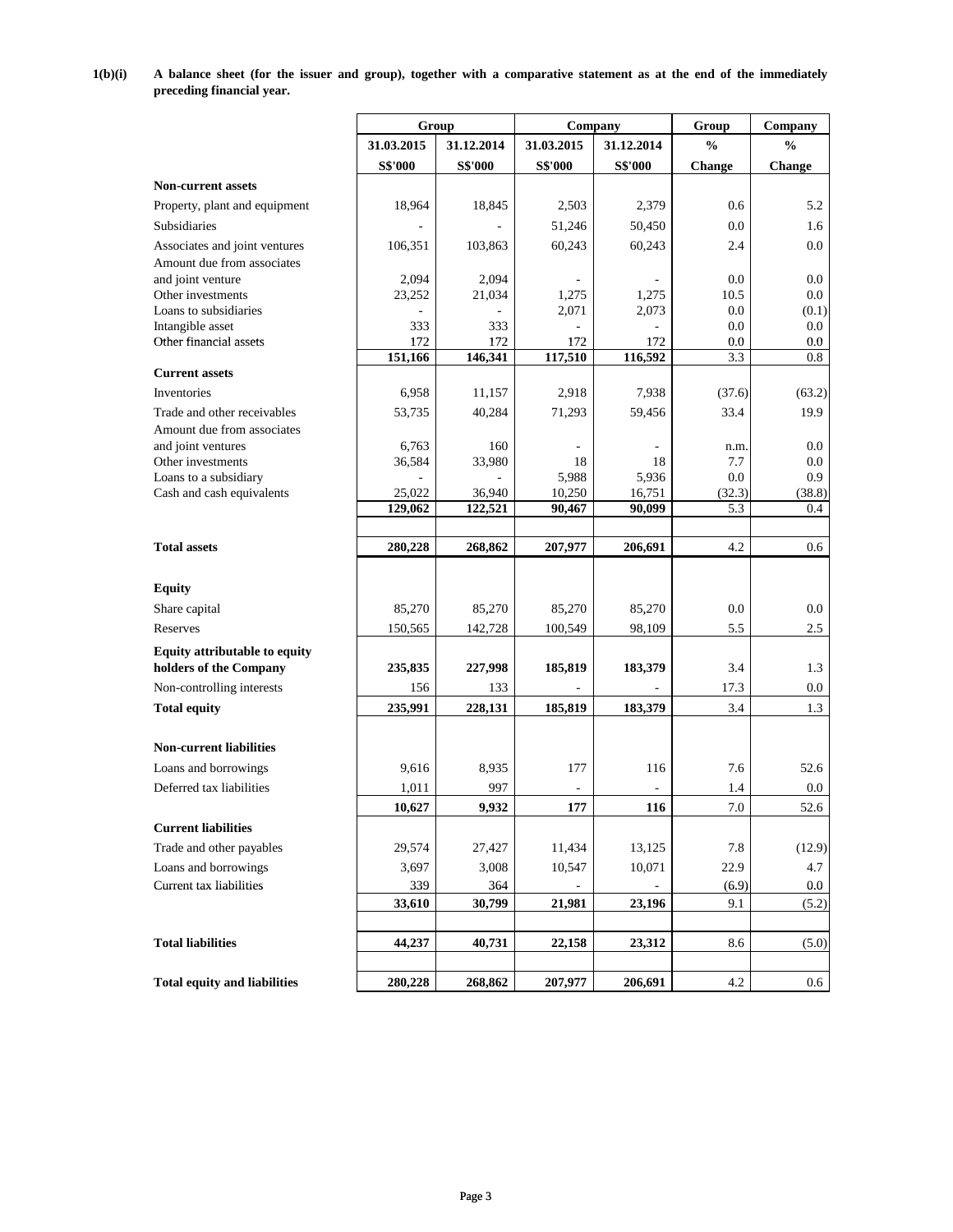# **Explanatory Notes to Balance Sheet**

Shareholders' equity of the Group grew by S\$7.9 million to S\$236.0 million as at 31 March 2015 as compared to S\$228.1 million as at 31 December 2014. This was attributable to profit for the period of S\$2.9 million, increase in fair value of reserves of S\$1.3 million and foreign currency translation reserve of S\$3.7 million.

Total assets for the Group amounted to S\$280.2 million as at 31 March 2015, representing S\$11.3 million or 4.2% increase from the total assets of S\$268.9 million as at 31 December 2014.

Property, plant and equipment increased by S\$0.1 million due to new transport equipments of S\$1.9 million acquired as part of business expansion, partially offset by depreciation of S\$1.2 million and impairment of S\$0.5 million.

Associates and joint ventures increased by S\$2.5 million due to foreign exchange translation gain of S\$2.8 million offset by share of loss of associates and joint ventures of S\$0.3 million.

Non-current other investments increased by S\$2.2 million due to additional funds invested of S\$0.6 million, fair value changes of S\$1.3 million and foreign exchange translation gain of S\$0.7 million, offset by cash distribution of S\$0.4 million.

Inventories decreased by S\$4.2 million from S\$11.2 million to S\$7.0 million as at 31 March 2015 due to decrease in goods in transit.

Trade and other receivables increased by S\$13.5 million due to higher amount owing by trade debtors by S\$10.8 million in line with pick up in sales in Integral Cement and Ready-mix Concrete business in first quarter. Remaining S\$2.7 million increase was due to amount prepaid to supplier of raw material.

Increase in amount due from associates and joint ventures of S\$6.6 million was due to shareholder's loan to a joint venture in China.

Current other investments increased by S\$2.6 million from S\$34.0 million to S\$36.6 million due to additional investment of S\$1.7 million and net fair value increase of S\$0.9 million.

## **1(b)(ii) Aggregate amount of group's borrowings and debt securities**

**Amount repayable in one year or less, or on demand**

|                |       | As at 31,03,2015 | As at 31.12.2014 |                          |
|----------------|-------|------------------|------------------|--------------------------|
| Secured        |       | Unsecured        | <b>Secured</b>   | <b>Unsecured</b>         |
| <b>S\$'000</b> |       | S\$'000          | <b>S\$'000</b>   | <b>S\$'000</b>           |
|                | 2,767 | 930              | 3,008            | $\overline{\phantom{a}}$ |

### **Amount repayable after one year**

|                | As at 31.03.2015 | As at 31.12.2014 |                |  |
|----------------|------------------|------------------|----------------|--|
| <b>Secured</b> | Unsecured        | Secured          | Unsecured      |  |
| S\$'000        | <b>S\$'000</b>   | <b>S\$'000</b>   | <b>S\$'000</b> |  |
| 9.616          | -                | 8.935            |                |  |

### **Details of any collateral**

The Group's banking facilities are secured by:

- a) fixed deposits amounting to S\$0.5 million,
- b) the hire purchase facilities of the Group are secured by the Company and its subsidiaries' plant and machinery and motor vehicles.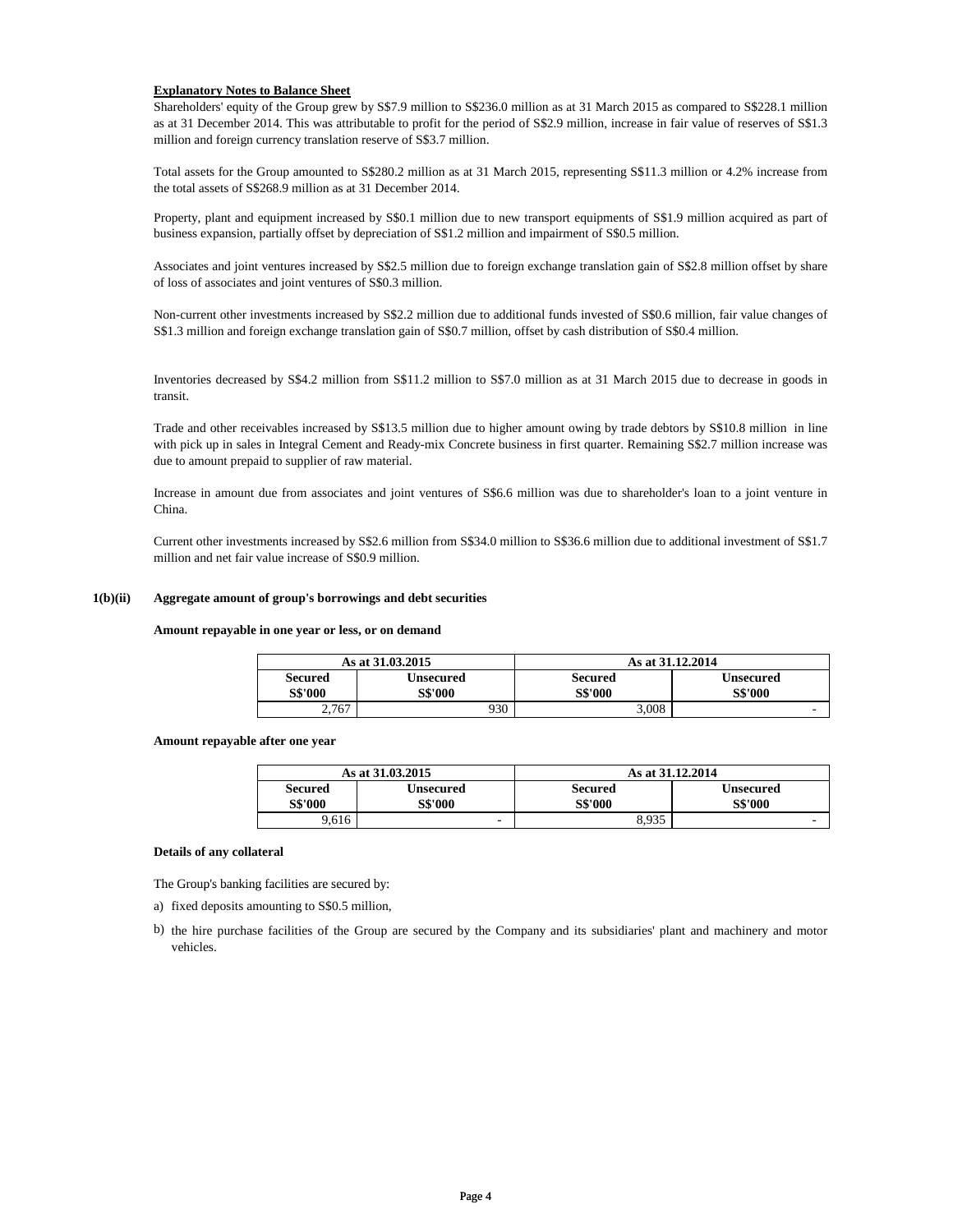#### **1(c) A cash flow statement (for the group), together with a comparative statement for the corresponding period of the immediately preceding financial year.**

| 1Q14<br>1Q15<br><b>S\$'000</b><br><b>S\$'000</b><br><b>Operating activities</b><br>Profit before income tax<br>1,833<br>3,129<br>Adjustments for:<br>Reversal for inventory obsolescence<br>(59)<br>(Reversal of)/ Allowance for doubtful receivables<br>(5)<br>132<br>Bad debts recovered<br>(6)<br>804<br>Depreciation of property, plant and equipment<br>1,246<br>Dividend income<br>(238)<br>(58)<br>Share-based payment transactions<br>(1)<br>$\overline{\phantom{a}}$<br>Impairment of property, plant and equipment<br>500<br>Allowance of impairment loss on investments<br>20<br>105<br>2<br>Interest expense<br>Interest income<br>(30)<br>(42)<br>(Gain)/ Loss on disposal of property, plant and equipment<br>98<br>(8)<br>Net change in fair value of financial assets at fair value through profit or loss<br>(915)<br>(24)<br>Share of loss/ (profit) of associates and joint ventures (net of tax)<br>272<br>(301)<br>Operating profit before working capital changes<br>4,191<br>2,263<br>Changes in working capital:<br>Inventories<br>4,243<br>2,019<br>334<br>Trade and other payables<br>1,969<br>Trade and other receivables<br>(944)<br>(13,858)<br>Cash (used in)/ generated from operating activities<br>(3,455)<br>3,672<br>Income tax (paid)/ refunded<br>226<br>(225)<br>Net cash (used in)/ generated from operating activities<br>(3,680)<br>3,898<br><b>Investing activities</b><br>Distributions from other investments<br>356<br>199<br>Dividends received from other investments<br>58<br>238<br>Dividends received from associates and joint ventures<br>600<br>Interest received<br>30<br>42<br>Loan to a joint venture<br>(6, 673)<br>Proceeds from disposal of other investments<br>2<br>776<br>8<br>Proceeds from disposal of property, plant and equipment<br>17<br>Purchase of other investments<br>(1,935)<br>(1, 457)<br>Purchase of property, plant and equipment<br>(211)<br>(1,141)<br>Net cash used in investing activities<br>(7,887)<br>(1,204)<br><b>Financing activities</b><br>(500)<br>Deposit pledged<br>(7)<br>Interest paid<br>(105)<br>(2)<br>20<br>Contribution by a non-controlling interest of a subsidiary<br>Repayment of finance leases<br>(779)<br>(302)<br>Loan from non-controlling interests<br>420<br>(291)<br>Net cash used in financing activities<br>(964)<br>(12, 531)<br>2,403<br>Net (decrease)/ increase in cash and cash equivalents<br>Cash and cash equivalents at beginning of period<br>36,940<br>64,101<br>Effect of exchange fluctuations on cash held<br>113<br>(15)<br>24,522<br>Cash and cash equivalents at end of period<br>66,489<br><b>Comprising:</b><br>Fixed deposits<br>601<br>1,928<br>24,421<br><b>Bank</b> balances<br>65,174<br>25,022<br>67,102<br>Deposits pledged<br>(500)<br>(613) | Group  |        |
|-------------------------------------------------------------------------------------------------------------------------------------------------------------------------------------------------------------------------------------------------------------------------------------------------------------------------------------------------------------------------------------------------------------------------------------------------------------------------------------------------------------------------------------------------------------------------------------------------------------------------------------------------------------------------------------------------------------------------------------------------------------------------------------------------------------------------------------------------------------------------------------------------------------------------------------------------------------------------------------------------------------------------------------------------------------------------------------------------------------------------------------------------------------------------------------------------------------------------------------------------------------------------------------------------------------------------------------------------------------------------------------------------------------------------------------------------------------------------------------------------------------------------------------------------------------------------------------------------------------------------------------------------------------------------------------------------------------------------------------------------------------------------------------------------------------------------------------------------------------------------------------------------------------------------------------------------------------------------------------------------------------------------------------------------------------------------------------------------------------------------------------------------------------------------------------------------------------------------------------------------------------------------------------------------------------------------------------------------------------------------------------------------------------------------------------------------------------------------------------------------------------------------------------------------------------------------------------------------------------------------------------------------------------------------------------------------------------------------------------------------------------------------------------------|--------|--------|
|                                                                                                                                                                                                                                                                                                                                                                                                                                                                                                                                                                                                                                                                                                                                                                                                                                                                                                                                                                                                                                                                                                                                                                                                                                                                                                                                                                                                                                                                                                                                                                                                                                                                                                                                                                                                                                                                                                                                                                                                                                                                                                                                                                                                                                                                                                                                                                                                                                                                                                                                                                                                                                                                                                                                                                                           |        |        |
|                                                                                                                                                                                                                                                                                                                                                                                                                                                                                                                                                                                                                                                                                                                                                                                                                                                                                                                                                                                                                                                                                                                                                                                                                                                                                                                                                                                                                                                                                                                                                                                                                                                                                                                                                                                                                                                                                                                                                                                                                                                                                                                                                                                                                                                                                                                                                                                                                                                                                                                                                                                                                                                                                                                                                                                           |        |        |
|                                                                                                                                                                                                                                                                                                                                                                                                                                                                                                                                                                                                                                                                                                                                                                                                                                                                                                                                                                                                                                                                                                                                                                                                                                                                                                                                                                                                                                                                                                                                                                                                                                                                                                                                                                                                                                                                                                                                                                                                                                                                                                                                                                                                                                                                                                                                                                                                                                                                                                                                                                                                                                                                                                                                                                                           |        |        |
|                                                                                                                                                                                                                                                                                                                                                                                                                                                                                                                                                                                                                                                                                                                                                                                                                                                                                                                                                                                                                                                                                                                                                                                                                                                                                                                                                                                                                                                                                                                                                                                                                                                                                                                                                                                                                                                                                                                                                                                                                                                                                                                                                                                                                                                                                                                                                                                                                                                                                                                                                                                                                                                                                                                                                                                           |        |        |
|                                                                                                                                                                                                                                                                                                                                                                                                                                                                                                                                                                                                                                                                                                                                                                                                                                                                                                                                                                                                                                                                                                                                                                                                                                                                                                                                                                                                                                                                                                                                                                                                                                                                                                                                                                                                                                                                                                                                                                                                                                                                                                                                                                                                                                                                                                                                                                                                                                                                                                                                                                                                                                                                                                                                                                                           |        |        |
|                                                                                                                                                                                                                                                                                                                                                                                                                                                                                                                                                                                                                                                                                                                                                                                                                                                                                                                                                                                                                                                                                                                                                                                                                                                                                                                                                                                                                                                                                                                                                                                                                                                                                                                                                                                                                                                                                                                                                                                                                                                                                                                                                                                                                                                                                                                                                                                                                                                                                                                                                                                                                                                                                                                                                                                           |        |        |
|                                                                                                                                                                                                                                                                                                                                                                                                                                                                                                                                                                                                                                                                                                                                                                                                                                                                                                                                                                                                                                                                                                                                                                                                                                                                                                                                                                                                                                                                                                                                                                                                                                                                                                                                                                                                                                                                                                                                                                                                                                                                                                                                                                                                                                                                                                                                                                                                                                                                                                                                                                                                                                                                                                                                                                                           |        |        |
|                                                                                                                                                                                                                                                                                                                                                                                                                                                                                                                                                                                                                                                                                                                                                                                                                                                                                                                                                                                                                                                                                                                                                                                                                                                                                                                                                                                                                                                                                                                                                                                                                                                                                                                                                                                                                                                                                                                                                                                                                                                                                                                                                                                                                                                                                                                                                                                                                                                                                                                                                                                                                                                                                                                                                                                           |        |        |
|                                                                                                                                                                                                                                                                                                                                                                                                                                                                                                                                                                                                                                                                                                                                                                                                                                                                                                                                                                                                                                                                                                                                                                                                                                                                                                                                                                                                                                                                                                                                                                                                                                                                                                                                                                                                                                                                                                                                                                                                                                                                                                                                                                                                                                                                                                                                                                                                                                                                                                                                                                                                                                                                                                                                                                                           |        |        |
|                                                                                                                                                                                                                                                                                                                                                                                                                                                                                                                                                                                                                                                                                                                                                                                                                                                                                                                                                                                                                                                                                                                                                                                                                                                                                                                                                                                                                                                                                                                                                                                                                                                                                                                                                                                                                                                                                                                                                                                                                                                                                                                                                                                                                                                                                                                                                                                                                                                                                                                                                                                                                                                                                                                                                                                           |        |        |
|                                                                                                                                                                                                                                                                                                                                                                                                                                                                                                                                                                                                                                                                                                                                                                                                                                                                                                                                                                                                                                                                                                                                                                                                                                                                                                                                                                                                                                                                                                                                                                                                                                                                                                                                                                                                                                                                                                                                                                                                                                                                                                                                                                                                                                                                                                                                                                                                                                                                                                                                                                                                                                                                                                                                                                                           |        |        |
|                                                                                                                                                                                                                                                                                                                                                                                                                                                                                                                                                                                                                                                                                                                                                                                                                                                                                                                                                                                                                                                                                                                                                                                                                                                                                                                                                                                                                                                                                                                                                                                                                                                                                                                                                                                                                                                                                                                                                                                                                                                                                                                                                                                                                                                                                                                                                                                                                                                                                                                                                                                                                                                                                                                                                                                           |        |        |
|                                                                                                                                                                                                                                                                                                                                                                                                                                                                                                                                                                                                                                                                                                                                                                                                                                                                                                                                                                                                                                                                                                                                                                                                                                                                                                                                                                                                                                                                                                                                                                                                                                                                                                                                                                                                                                                                                                                                                                                                                                                                                                                                                                                                                                                                                                                                                                                                                                                                                                                                                                                                                                                                                                                                                                                           |        |        |
|                                                                                                                                                                                                                                                                                                                                                                                                                                                                                                                                                                                                                                                                                                                                                                                                                                                                                                                                                                                                                                                                                                                                                                                                                                                                                                                                                                                                                                                                                                                                                                                                                                                                                                                                                                                                                                                                                                                                                                                                                                                                                                                                                                                                                                                                                                                                                                                                                                                                                                                                                                                                                                                                                                                                                                                           |        |        |
|                                                                                                                                                                                                                                                                                                                                                                                                                                                                                                                                                                                                                                                                                                                                                                                                                                                                                                                                                                                                                                                                                                                                                                                                                                                                                                                                                                                                                                                                                                                                                                                                                                                                                                                                                                                                                                                                                                                                                                                                                                                                                                                                                                                                                                                                                                                                                                                                                                                                                                                                                                                                                                                                                                                                                                                           |        |        |
|                                                                                                                                                                                                                                                                                                                                                                                                                                                                                                                                                                                                                                                                                                                                                                                                                                                                                                                                                                                                                                                                                                                                                                                                                                                                                                                                                                                                                                                                                                                                                                                                                                                                                                                                                                                                                                                                                                                                                                                                                                                                                                                                                                                                                                                                                                                                                                                                                                                                                                                                                                                                                                                                                                                                                                                           |        |        |
|                                                                                                                                                                                                                                                                                                                                                                                                                                                                                                                                                                                                                                                                                                                                                                                                                                                                                                                                                                                                                                                                                                                                                                                                                                                                                                                                                                                                                                                                                                                                                                                                                                                                                                                                                                                                                                                                                                                                                                                                                                                                                                                                                                                                                                                                                                                                                                                                                                                                                                                                                                                                                                                                                                                                                                                           |        |        |
|                                                                                                                                                                                                                                                                                                                                                                                                                                                                                                                                                                                                                                                                                                                                                                                                                                                                                                                                                                                                                                                                                                                                                                                                                                                                                                                                                                                                                                                                                                                                                                                                                                                                                                                                                                                                                                                                                                                                                                                                                                                                                                                                                                                                                                                                                                                                                                                                                                                                                                                                                                                                                                                                                                                                                                                           |        |        |
|                                                                                                                                                                                                                                                                                                                                                                                                                                                                                                                                                                                                                                                                                                                                                                                                                                                                                                                                                                                                                                                                                                                                                                                                                                                                                                                                                                                                                                                                                                                                                                                                                                                                                                                                                                                                                                                                                                                                                                                                                                                                                                                                                                                                                                                                                                                                                                                                                                                                                                                                                                                                                                                                                                                                                                                           |        |        |
|                                                                                                                                                                                                                                                                                                                                                                                                                                                                                                                                                                                                                                                                                                                                                                                                                                                                                                                                                                                                                                                                                                                                                                                                                                                                                                                                                                                                                                                                                                                                                                                                                                                                                                                                                                                                                                                                                                                                                                                                                                                                                                                                                                                                                                                                                                                                                                                                                                                                                                                                                                                                                                                                                                                                                                                           |        |        |
|                                                                                                                                                                                                                                                                                                                                                                                                                                                                                                                                                                                                                                                                                                                                                                                                                                                                                                                                                                                                                                                                                                                                                                                                                                                                                                                                                                                                                                                                                                                                                                                                                                                                                                                                                                                                                                                                                                                                                                                                                                                                                                                                                                                                                                                                                                                                                                                                                                                                                                                                                                                                                                                                                                                                                                                           |        |        |
|                                                                                                                                                                                                                                                                                                                                                                                                                                                                                                                                                                                                                                                                                                                                                                                                                                                                                                                                                                                                                                                                                                                                                                                                                                                                                                                                                                                                                                                                                                                                                                                                                                                                                                                                                                                                                                                                                                                                                                                                                                                                                                                                                                                                                                                                                                                                                                                                                                                                                                                                                                                                                                                                                                                                                                                           |        |        |
|                                                                                                                                                                                                                                                                                                                                                                                                                                                                                                                                                                                                                                                                                                                                                                                                                                                                                                                                                                                                                                                                                                                                                                                                                                                                                                                                                                                                                                                                                                                                                                                                                                                                                                                                                                                                                                                                                                                                                                                                                                                                                                                                                                                                                                                                                                                                                                                                                                                                                                                                                                                                                                                                                                                                                                                           |        |        |
|                                                                                                                                                                                                                                                                                                                                                                                                                                                                                                                                                                                                                                                                                                                                                                                                                                                                                                                                                                                                                                                                                                                                                                                                                                                                                                                                                                                                                                                                                                                                                                                                                                                                                                                                                                                                                                                                                                                                                                                                                                                                                                                                                                                                                                                                                                                                                                                                                                                                                                                                                                                                                                                                                                                                                                                           |        |        |
|                                                                                                                                                                                                                                                                                                                                                                                                                                                                                                                                                                                                                                                                                                                                                                                                                                                                                                                                                                                                                                                                                                                                                                                                                                                                                                                                                                                                                                                                                                                                                                                                                                                                                                                                                                                                                                                                                                                                                                                                                                                                                                                                                                                                                                                                                                                                                                                                                                                                                                                                                                                                                                                                                                                                                                                           |        |        |
|                                                                                                                                                                                                                                                                                                                                                                                                                                                                                                                                                                                                                                                                                                                                                                                                                                                                                                                                                                                                                                                                                                                                                                                                                                                                                                                                                                                                                                                                                                                                                                                                                                                                                                                                                                                                                                                                                                                                                                                                                                                                                                                                                                                                                                                                                                                                                                                                                                                                                                                                                                                                                                                                                                                                                                                           |        |        |
|                                                                                                                                                                                                                                                                                                                                                                                                                                                                                                                                                                                                                                                                                                                                                                                                                                                                                                                                                                                                                                                                                                                                                                                                                                                                                                                                                                                                                                                                                                                                                                                                                                                                                                                                                                                                                                                                                                                                                                                                                                                                                                                                                                                                                                                                                                                                                                                                                                                                                                                                                                                                                                                                                                                                                                                           |        |        |
|                                                                                                                                                                                                                                                                                                                                                                                                                                                                                                                                                                                                                                                                                                                                                                                                                                                                                                                                                                                                                                                                                                                                                                                                                                                                                                                                                                                                                                                                                                                                                                                                                                                                                                                                                                                                                                                                                                                                                                                                                                                                                                                                                                                                                                                                                                                                                                                                                                                                                                                                                                                                                                                                                                                                                                                           |        |        |
|                                                                                                                                                                                                                                                                                                                                                                                                                                                                                                                                                                                                                                                                                                                                                                                                                                                                                                                                                                                                                                                                                                                                                                                                                                                                                                                                                                                                                                                                                                                                                                                                                                                                                                                                                                                                                                                                                                                                                                                                                                                                                                                                                                                                                                                                                                                                                                                                                                                                                                                                                                                                                                                                                                                                                                                           |        |        |
|                                                                                                                                                                                                                                                                                                                                                                                                                                                                                                                                                                                                                                                                                                                                                                                                                                                                                                                                                                                                                                                                                                                                                                                                                                                                                                                                                                                                                                                                                                                                                                                                                                                                                                                                                                                                                                                                                                                                                                                                                                                                                                                                                                                                                                                                                                                                                                                                                                                                                                                                                                                                                                                                                                                                                                                           |        |        |
|                                                                                                                                                                                                                                                                                                                                                                                                                                                                                                                                                                                                                                                                                                                                                                                                                                                                                                                                                                                                                                                                                                                                                                                                                                                                                                                                                                                                                                                                                                                                                                                                                                                                                                                                                                                                                                                                                                                                                                                                                                                                                                                                                                                                                                                                                                                                                                                                                                                                                                                                                                                                                                                                                                                                                                                           |        |        |
|                                                                                                                                                                                                                                                                                                                                                                                                                                                                                                                                                                                                                                                                                                                                                                                                                                                                                                                                                                                                                                                                                                                                                                                                                                                                                                                                                                                                                                                                                                                                                                                                                                                                                                                                                                                                                                                                                                                                                                                                                                                                                                                                                                                                                                                                                                                                                                                                                                                                                                                                                                                                                                                                                                                                                                                           |        |        |
|                                                                                                                                                                                                                                                                                                                                                                                                                                                                                                                                                                                                                                                                                                                                                                                                                                                                                                                                                                                                                                                                                                                                                                                                                                                                                                                                                                                                                                                                                                                                                                                                                                                                                                                                                                                                                                                                                                                                                                                                                                                                                                                                                                                                                                                                                                                                                                                                                                                                                                                                                                                                                                                                                                                                                                                           |        |        |
|                                                                                                                                                                                                                                                                                                                                                                                                                                                                                                                                                                                                                                                                                                                                                                                                                                                                                                                                                                                                                                                                                                                                                                                                                                                                                                                                                                                                                                                                                                                                                                                                                                                                                                                                                                                                                                                                                                                                                                                                                                                                                                                                                                                                                                                                                                                                                                                                                                                                                                                                                                                                                                                                                                                                                                                           |        |        |
|                                                                                                                                                                                                                                                                                                                                                                                                                                                                                                                                                                                                                                                                                                                                                                                                                                                                                                                                                                                                                                                                                                                                                                                                                                                                                                                                                                                                                                                                                                                                                                                                                                                                                                                                                                                                                                                                                                                                                                                                                                                                                                                                                                                                                                                                                                                                                                                                                                                                                                                                                                                                                                                                                                                                                                                           |        |        |
|                                                                                                                                                                                                                                                                                                                                                                                                                                                                                                                                                                                                                                                                                                                                                                                                                                                                                                                                                                                                                                                                                                                                                                                                                                                                                                                                                                                                                                                                                                                                                                                                                                                                                                                                                                                                                                                                                                                                                                                                                                                                                                                                                                                                                                                                                                                                                                                                                                                                                                                                                                                                                                                                                                                                                                                           |        |        |
|                                                                                                                                                                                                                                                                                                                                                                                                                                                                                                                                                                                                                                                                                                                                                                                                                                                                                                                                                                                                                                                                                                                                                                                                                                                                                                                                                                                                                                                                                                                                                                                                                                                                                                                                                                                                                                                                                                                                                                                                                                                                                                                                                                                                                                                                                                                                                                                                                                                                                                                                                                                                                                                                                                                                                                                           |        |        |
|                                                                                                                                                                                                                                                                                                                                                                                                                                                                                                                                                                                                                                                                                                                                                                                                                                                                                                                                                                                                                                                                                                                                                                                                                                                                                                                                                                                                                                                                                                                                                                                                                                                                                                                                                                                                                                                                                                                                                                                                                                                                                                                                                                                                                                                                                                                                                                                                                                                                                                                                                                                                                                                                                                                                                                                           |        |        |
|                                                                                                                                                                                                                                                                                                                                                                                                                                                                                                                                                                                                                                                                                                                                                                                                                                                                                                                                                                                                                                                                                                                                                                                                                                                                                                                                                                                                                                                                                                                                                                                                                                                                                                                                                                                                                                                                                                                                                                                                                                                                                                                                                                                                                                                                                                                                                                                                                                                                                                                                                                                                                                                                                                                                                                                           |        |        |
|                                                                                                                                                                                                                                                                                                                                                                                                                                                                                                                                                                                                                                                                                                                                                                                                                                                                                                                                                                                                                                                                                                                                                                                                                                                                                                                                                                                                                                                                                                                                                                                                                                                                                                                                                                                                                                                                                                                                                                                                                                                                                                                                                                                                                                                                                                                                                                                                                                                                                                                                                                                                                                                                                                                                                                                           |        |        |
|                                                                                                                                                                                                                                                                                                                                                                                                                                                                                                                                                                                                                                                                                                                                                                                                                                                                                                                                                                                                                                                                                                                                                                                                                                                                                                                                                                                                                                                                                                                                                                                                                                                                                                                                                                                                                                                                                                                                                                                                                                                                                                                                                                                                                                                                                                                                                                                                                                                                                                                                                                                                                                                                                                                                                                                           |        |        |
|                                                                                                                                                                                                                                                                                                                                                                                                                                                                                                                                                                                                                                                                                                                                                                                                                                                                                                                                                                                                                                                                                                                                                                                                                                                                                                                                                                                                                                                                                                                                                                                                                                                                                                                                                                                                                                                                                                                                                                                                                                                                                                                                                                                                                                                                                                                                                                                                                                                                                                                                                                                                                                                                                                                                                                                           |        |        |
|                                                                                                                                                                                                                                                                                                                                                                                                                                                                                                                                                                                                                                                                                                                                                                                                                                                                                                                                                                                                                                                                                                                                                                                                                                                                                                                                                                                                                                                                                                                                                                                                                                                                                                                                                                                                                                                                                                                                                                                                                                                                                                                                                                                                                                                                                                                                                                                                                                                                                                                                                                                                                                                                                                                                                                                           |        |        |
|                                                                                                                                                                                                                                                                                                                                                                                                                                                                                                                                                                                                                                                                                                                                                                                                                                                                                                                                                                                                                                                                                                                                                                                                                                                                                                                                                                                                                                                                                                                                                                                                                                                                                                                                                                                                                                                                                                                                                                                                                                                                                                                                                                                                                                                                                                                                                                                                                                                                                                                                                                                                                                                                                                                                                                                           |        |        |
|                                                                                                                                                                                                                                                                                                                                                                                                                                                                                                                                                                                                                                                                                                                                                                                                                                                                                                                                                                                                                                                                                                                                                                                                                                                                                                                                                                                                                                                                                                                                                                                                                                                                                                                                                                                                                                                                                                                                                                                                                                                                                                                                                                                                                                                                                                                                                                                                                                                                                                                                                                                                                                                                                                                                                                                           |        |        |
|                                                                                                                                                                                                                                                                                                                                                                                                                                                                                                                                                                                                                                                                                                                                                                                                                                                                                                                                                                                                                                                                                                                                                                                                                                                                                                                                                                                                                                                                                                                                                                                                                                                                                                                                                                                                                                                                                                                                                                                                                                                                                                                                                                                                                                                                                                                                                                                                                                                                                                                                                                                                                                                                                                                                                                                           |        |        |
|                                                                                                                                                                                                                                                                                                                                                                                                                                                                                                                                                                                                                                                                                                                                                                                                                                                                                                                                                                                                                                                                                                                                                                                                                                                                                                                                                                                                                                                                                                                                                                                                                                                                                                                                                                                                                                                                                                                                                                                                                                                                                                                                                                                                                                                                                                                                                                                                                                                                                                                                                                                                                                                                                                                                                                                           |        |        |
|                                                                                                                                                                                                                                                                                                                                                                                                                                                                                                                                                                                                                                                                                                                                                                                                                                                                                                                                                                                                                                                                                                                                                                                                                                                                                                                                                                                                                                                                                                                                                                                                                                                                                                                                                                                                                                                                                                                                                                                                                                                                                                                                                                                                                                                                                                                                                                                                                                                                                                                                                                                                                                                                                                                                                                                           |        |        |
|                                                                                                                                                                                                                                                                                                                                                                                                                                                                                                                                                                                                                                                                                                                                                                                                                                                                                                                                                                                                                                                                                                                                                                                                                                                                                                                                                                                                                                                                                                                                                                                                                                                                                                                                                                                                                                                                                                                                                                                                                                                                                                                                                                                                                                                                                                                                                                                                                                                                                                                                                                                                                                                                                                                                                                                           |        |        |
|                                                                                                                                                                                                                                                                                                                                                                                                                                                                                                                                                                                                                                                                                                                                                                                                                                                                                                                                                                                                                                                                                                                                                                                                                                                                                                                                                                                                                                                                                                                                                                                                                                                                                                                                                                                                                                                                                                                                                                                                                                                                                                                                                                                                                                                                                                                                                                                                                                                                                                                                                                                                                                                                                                                                                                                           |        |        |
|                                                                                                                                                                                                                                                                                                                                                                                                                                                                                                                                                                                                                                                                                                                                                                                                                                                                                                                                                                                                                                                                                                                                                                                                                                                                                                                                                                                                                                                                                                                                                                                                                                                                                                                                                                                                                                                                                                                                                                                                                                                                                                                                                                                                                                                                                                                                                                                                                                                                                                                                                                                                                                                                                                                                                                                           | 24,522 | 66,489 |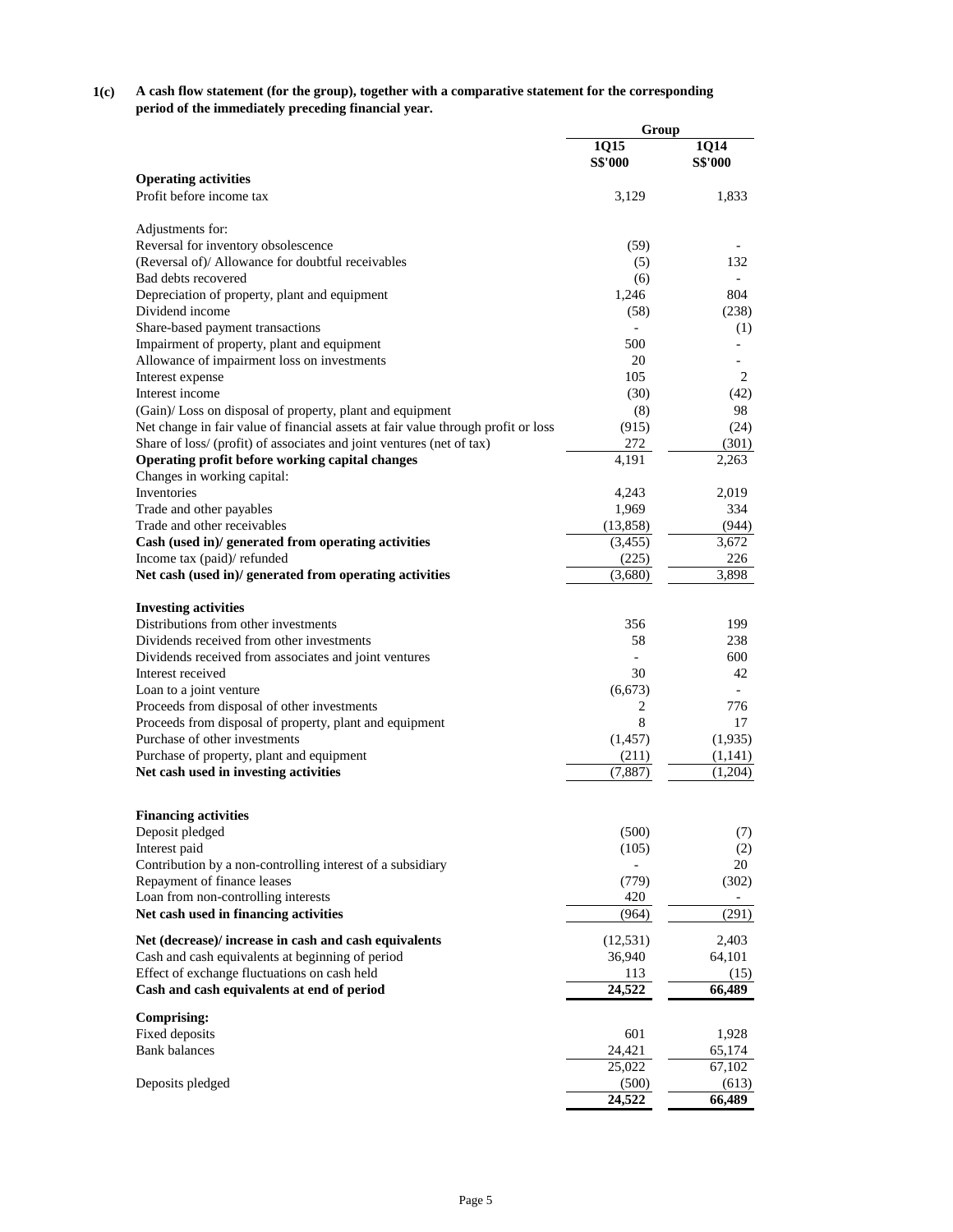# **1(c) A cash flow statement (for the group), together with a comparative statement for the corresponding period of the immediately preceding financial year.**

# **Explanatory Notes to Cash Flow Statement**

The Group recorded net cash outflow of S\$12.5 million for the period ended 31 March 2015 as compared to a net inflow of S\$2.4 million for the same period last year.

This was attributable to higher net cash used in operating activities of S\$7.6 million, investing activities of S\$6.7 million and financing activities of S\$7.3 million.

Lower cash generated from operating activities was due to higher trade receivables balances of S\$10.1 million in line with the surge in revenue in first quarter of current year and increase in prepayment of S\$2.7 million for purchase of material. The effect was partially offset by higher cash generated from operation by S\$1.9 million, decrease in inventories by S\$2.2 million and increase in trade and other payables by S\$1.6 million.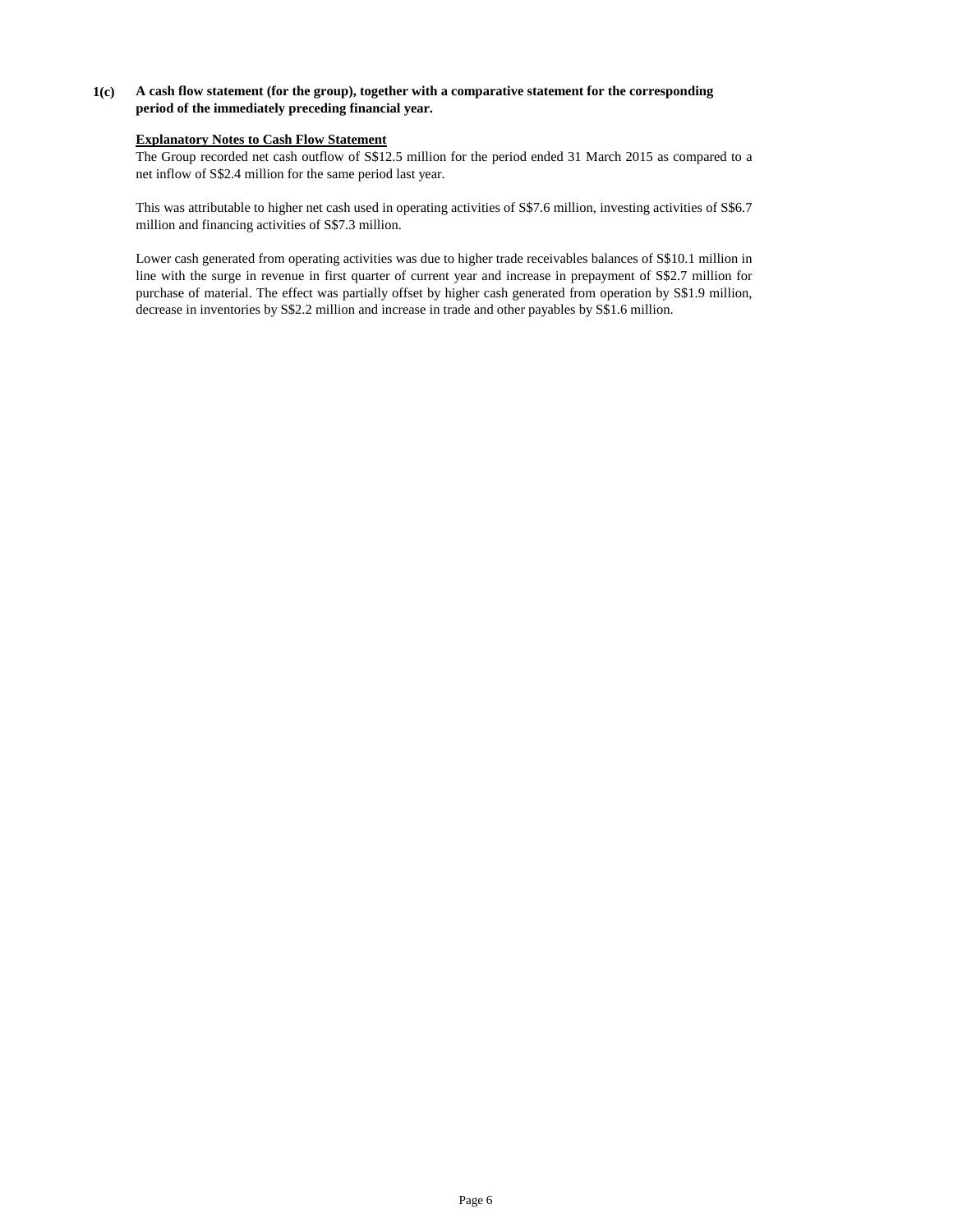1(d)(i) A statement (for the issuer and group) showing either (i) all changes in equity or (ii) changes in equity or than those arising from capitalisation issues and distributions to shareholders, together with a comparat **for the corresponding period of the immediately preceding financial year.**

|                                                                                                                                                          | Share<br>capital<br><b>S\$'000</b> | Capital<br>reserve<br><b>S\$'000</b> | Reserve for<br>own shares<br><b>S\$'000</b> | <b>Share option</b><br>reserve<br><b>S\$'000</b> | Foreign<br>currency<br>translation<br>reserve<br><b>S\$'000</b> | <b>Fair value</b><br>reserve<br><b>S\$'000</b> | Accumulated<br>profits<br><b>S\$'000</b> | Total<br>attributable to<br>equity holders<br>of the parent<br><b>S\$'000</b> | Non-<br>controlling<br>interests<br><b>S\$'000</b> | <b>Total</b><br>equity<br><b>S\$'000</b> |
|----------------------------------------------------------------------------------------------------------------------------------------------------------|------------------------------------|--------------------------------------|---------------------------------------------|--------------------------------------------------|-----------------------------------------------------------------|------------------------------------------------|------------------------------------------|-------------------------------------------------------------------------------|----------------------------------------------------|------------------------------------------|
| Group                                                                                                                                                    |                                    |                                      |                                             |                                                  |                                                                 |                                                |                                          |                                                                               |                                                    |                                          |
| At 1 January 2014                                                                                                                                        | 85,263                             | (22)                                 | (302)                                       | 192                                              | (4,771)                                                         | 7,385                                          | 126,618                                  | 214,363                                                                       | 153                                                | 214,516                                  |
| Total comprehensive income for the period                                                                                                                |                                    |                                      |                                             |                                                  |                                                                 |                                                |                                          |                                                                               |                                                    |                                          |
| Net loss for the period                                                                                                                                  |                                    |                                      |                                             |                                                  |                                                                 |                                                | 1,569                                    | 1,569                                                                         | (4)                                                | 1,565                                    |
| Other comprehensive income                                                                                                                               |                                    |                                      |                                             |                                                  |                                                                 |                                                |                                          |                                                                               |                                                    |                                          |
| Exchange differences on translation of financial statements of foreign                                                                                   |                                    |                                      |                                             |                                                  |                                                                 |                                                |                                          |                                                                               |                                                    |                                          |
| subsidiaries, associates and joint ventures                                                                                                              |                                    |                                      |                                             |                                                  | (898)                                                           |                                                |                                          | (898)                                                                         |                                                    | (898)                                    |
| Exchange differences on monetary items forming part of net investment<br>Net change in fair value of available-for-sale financial assets reclassified to |                                    |                                      |                                             |                                                  | (89)                                                            |                                                |                                          | (89)                                                                          |                                                    | (89)                                     |
| profit or loss                                                                                                                                           |                                    |                                      |                                             |                                                  |                                                                 |                                                |                                          |                                                                               |                                                    |                                          |
| Net change in fair value of available-for-sale financial assets                                                                                          |                                    |                                      |                                             |                                                  |                                                                 | 1,096                                          |                                          | 1,096                                                                         |                                                    | 1,096                                    |
| Total other comprehensive income                                                                                                                         | ×.                                 | $\sim$                               | $\mathcal{L}_{\mathcal{A}}$                 | $\sim$                                           | (987)                                                           | 1,096                                          | $\sim$                                   | 109                                                                           | $\sim$                                             | 109                                      |
| Total comprehensive income for the period                                                                                                                |                                    |                                      | $\overline{a}$                              | $\blacksquare$                                   | (987)                                                           | 1,096                                          | 1,569                                    | 1,678                                                                         | (4)                                                | 1,674                                    |
| Contributions by and distributions to owners                                                                                                             |                                    |                                      |                                             |                                                  |                                                                 |                                                |                                          |                                                                               |                                                    |                                          |
| Contribution by non-controlling interest of a subsidiary                                                                                                 |                                    |                                      |                                             |                                                  |                                                                 |                                                |                                          |                                                                               | 20                                                 | 20                                       |
| Share-based payment transactions                                                                                                                         |                                    |                                      |                                             | (1)                                              |                                                                 |                                                |                                          | (1)                                                                           | $\sim$                                             | (1)                                      |
| <b>Total transactions with owners</b>                                                                                                                    | $\blacksquare$                     | $\blacksquare$                       | $\blacksquare$                              | (1)                                              | $\overline{\phantom{a}}$                                        | $\overline{\phantom{a}}$                       | $\blacksquare$                           | (1)                                                                           | 20                                                 | 19                                       |
| <b>At 31 March 2014</b>                                                                                                                                  | 85,263                             | (22)                                 | (302)                                       | 191                                              | (5,758)                                                         | 8,481                                          | 128,187                                  | 216,040                                                                       | 169                                                | 216,209                                  |
| At 1 January 2015                                                                                                                                        | 85,270                             | (21)                                 | (20)                                        | 168                                              | 632                                                             | 8,125                                          | 133,844                                  | 227,998                                                                       | 133                                                | 228,131                                  |
| Total comprehensive income for the period                                                                                                                |                                    |                                      |                                             |                                                  |                                                                 |                                                |                                          |                                                                               |                                                    |                                          |
| Net profit for the period                                                                                                                                |                                    |                                      |                                             |                                                  |                                                                 |                                                | 2,918                                    | 2,918                                                                         | (11)                                               | 2,907                                    |
| Other comprehensive income                                                                                                                               |                                    |                                      |                                             |                                                  |                                                                 |                                                |                                          |                                                                               |                                                    |                                          |
| Exchange differences on translation of financial statements of foreign<br>subsidiaries, associates and joint ventures                                    |                                    |                                      |                                             |                                                  | 2,258                                                           |                                                |                                          | 2,258                                                                         | 34                                                 | 2,292                                    |
| Exchange differences on monetary items forming part of net investment                                                                                    |                                    |                                      |                                             |                                                  | 1,398                                                           |                                                |                                          | 1,398                                                                         |                                                    | 1,398                                    |
| Net change in fair value of available-for-sale financial assets reclassified to<br>profit or loss                                                        |                                    |                                      |                                             |                                                  |                                                                 | 20                                             |                                          | 20                                                                            |                                                    | 20                                       |
| Net change in fair value of available-for-sale financial assets                                                                                          |                                    |                                      |                                             |                                                  |                                                                 | 1,243                                          |                                          | 1,243                                                                         |                                                    | 1,243                                    |
| Total other comprehensive income                                                                                                                         | ÷                                  | ä,                                   | $\overline{\phantom{a}}$                    | $\sim$                                           | 3,656                                                           | 1,263                                          |                                          | 4,919                                                                         | 34                                                 | 4,953                                    |
| Total comprehensive income for the period                                                                                                                |                                    |                                      |                                             |                                                  | 3,656                                                           | 1,263                                          | 2,918                                    | 7,837                                                                         | 23                                                 | 7,860                                    |
| At 31 March 2015                                                                                                                                         | 85,270                             | (21)                                 | (20)                                        | 168                                              | 4,288                                                           | 9,388                                          | 136,762                                  | 235,835                                                                       | 156                                                | 235,991                                  |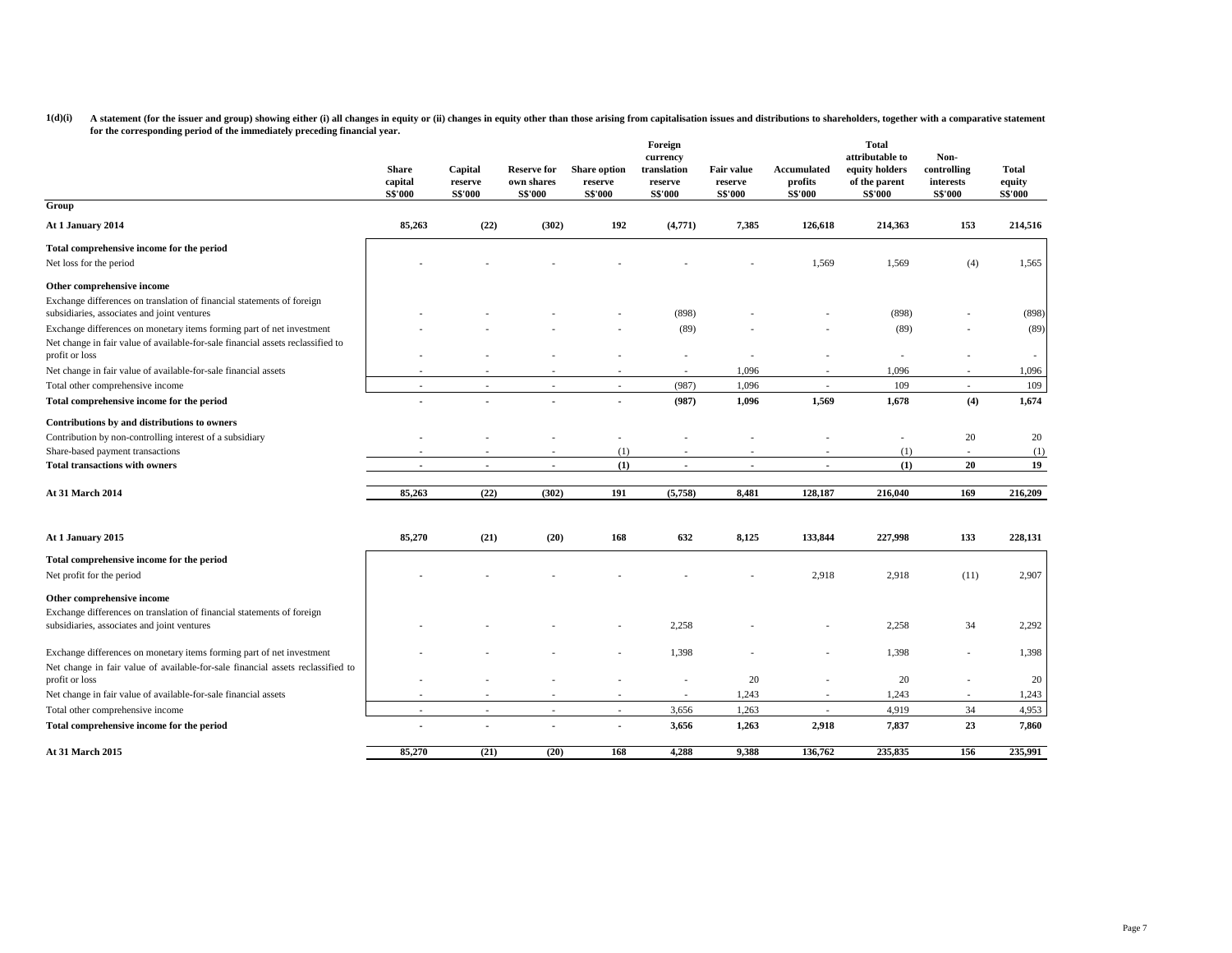|                                              | <b>Share</b><br>capital<br><b>S\$'000</b> | Capital<br>reserve<br><b>S\$'000</b> | <b>Reserve for</b><br>own shares<br><b>S\$'000</b> | <b>Share option</b><br>reserve<br><b>S\$'000</b> | <b>Accumulated</b><br>profits<br><b>S\$'000</b> | <b>Total</b><br>equity<br><b>S\$'000</b> |
|----------------------------------------------|-------------------------------------------|--------------------------------------|----------------------------------------------------|--------------------------------------------------|-------------------------------------------------|------------------------------------------|
| Company                                      |                                           |                                      |                                                    |                                                  |                                                 |                                          |
| At 1 January 2014                            | 85,263                                    | (22)                                 | (302)                                              | 192                                              | 91,274                                          | 176,405                                  |
| Total comprehensive income for the period    |                                           |                                      |                                                    |                                                  |                                                 |                                          |
| Net profit for the period                    |                                           |                                      |                                                    |                                                  | 1,771                                           | 1,771                                    |
| Other comprehensive income                   |                                           |                                      |                                                    |                                                  |                                                 |                                          |
| Total other comprehensive income             | $\overline{\phantom{a}}$                  | $\overline{\phantom{a}}$             | $\sim$                                             | $\overline{\phantom{a}}$                         | $\blacksquare$                                  |                                          |
| Total comprehensive income for the period    |                                           |                                      |                                                    |                                                  | 1,771                                           | 1,771                                    |
| Contributions by and distributions to owners |                                           |                                      |                                                    |                                                  |                                                 |                                          |
| Share-based payment transactions             |                                           |                                      |                                                    | (1)                                              |                                                 | (1)                                      |
| <b>Total transactions with owners</b>        | ٠                                         | ٠                                    | ٠                                                  | (1)                                              |                                                 | (1)                                      |
| <b>At 31 March 2014</b>                      | 85,263                                    | (22)                                 | (302)                                              | 191                                              | 93,045                                          | 178,175                                  |
| At 1 January 2015                            | 85,270                                    | (21)                                 | (20)                                               | 166                                              | 97,983                                          | 183,378                                  |
| Total comprehensive income for the period    |                                           |                                      |                                                    |                                                  |                                                 |                                          |
| Net profit for the period                    |                                           |                                      |                                                    |                                                  | 2,441                                           | 2,441                                    |
| Other comprehensive income                   |                                           |                                      |                                                    |                                                  |                                                 |                                          |
| Total other comprehensive income             | $\overline{\phantom{a}}$                  |                                      |                                                    | $\overline{\phantom{a}}$                         |                                                 |                                          |
| Total comprehensive income for the period    |                                           |                                      |                                                    |                                                  | 2,441                                           | 2,441                                    |
| <b>At 31 March 2015</b>                      | 85,270                                    | (21)                                 | (20)                                               | 166                                              | 100,424                                         | 185,819                                  |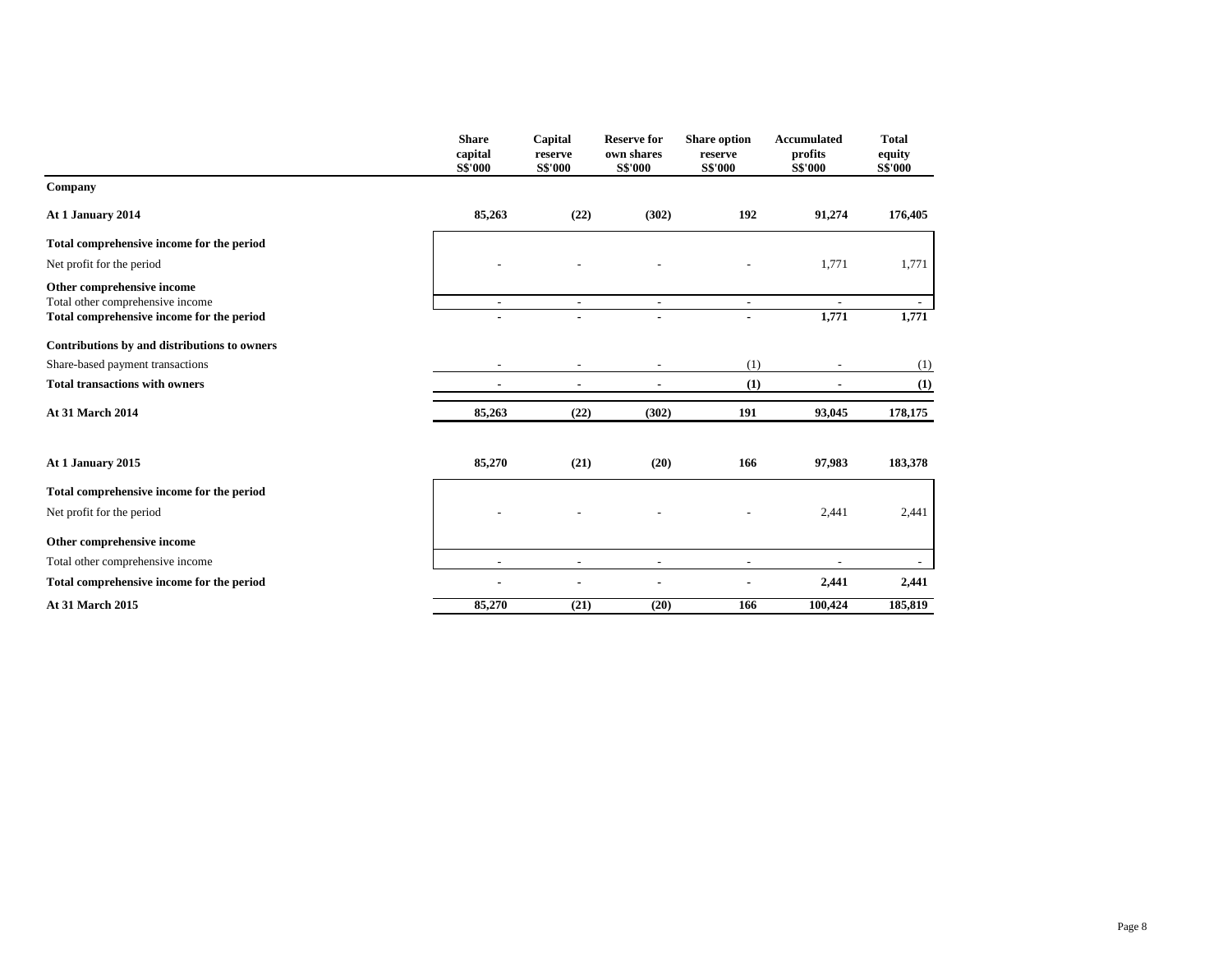1(d)(ii) Details of any changes in the company's share capital arising from rights issue, bonus issue, share buy-backs, exercise of share options or warrants, conversion of other issues of equity securities, issue of shares for cash or as consideration for acquisition or for any other purpose since the end of the previous period reported on. State also the number of shares that may be issued on conversion of all the outstanding convertibles, as well as the number of shares held as treasury shares, if any, against the total number of issued shares excluding treasury shares of the issuer, as at the end of the current financial period reported on and as at **the end of the corresponding period of the immediately preceding financial year.**

Changes in share capital since the end of the previous period reported on:

|                                                    | <b>Number of Shares</b> |
|----------------------------------------------------|-------------------------|
| Issued share capital of the Company                |                         |
| (excluding treasury shares) as at 31 December 2014 | 118.683.500             |
| Issued share capital of the Company                |                         |
| (excluding treasury shares) as at 31 March 2015    | 118,683,500             |

There were 19,000 treasury shares held by the Company as at 31 March 2015 (31 March 2014: 324,000) which has been excluded in the number of issued ordinary shares stated above.

As at 31 March 2015, options to subscribe to 1,282,500 ordinary shares remained unexercised (31 March 2014: 1,587,500 ordinary shares).

1(d)(iii) To show the total number of issued shares excluding treasury shares as at the end of the current financial period and as at the end **of the immediately preceding year.**

|                                                         | As at 31 March 2015 | As at 31 December 2014 |
|---------------------------------------------------------|---------------------|------------------------|
| Total number of issued shares excluding treasury shares | 118.683.500         | 118.683.500            |

1(d)(iv) A statement showing all sales, transfers, disposal, cancellation and/or use of treasury shares as at the end of the current financial **period reported on.**

There were no sales, transfer, disposal, cancellation and/or use of treasury shares for the financial period ended 31 March 2015 and 31 March 2014.

**2** Whether the figures have been audited, or reviewed and in accordance with which standard (e.g. the Singapore Standard on **Auditing 910 (Engagements to Review Financial Statements), or an equivalent standard).**

These figures have not been audited or reviewed by the Company's auditors.

**3 Where the figures have been audited or reviewed, the auditors' report (including any qualifications or emphasis of matter).**

Not applicable.

**4** Whether the same accounting policies and methods of computation as in the issuer's most recently audited annual financial **statements have been applied.**

Other than the adoption of the new and revised Financial Reporting Standards (FRS) which took effect from current year, the Group has applied the same accounting policies and methods of computation in the financial statements for the current reporting period as compared with the audited financial statements for the financial year ended 31 December 2014.

**5** If there are any changes in the accounting policies and methods of computation, including any required by an accounting standard, **what has changed, as well as the reasons for, and the effect of, the change.**

The Group and the Company have adopted the new and revised Financial Reporting Standards (FRS) which is effective for its financial year beginning 1 January 2015. The adoption of the new and revised FRS does not result in any material impact on the Group's and the Company's financial statements.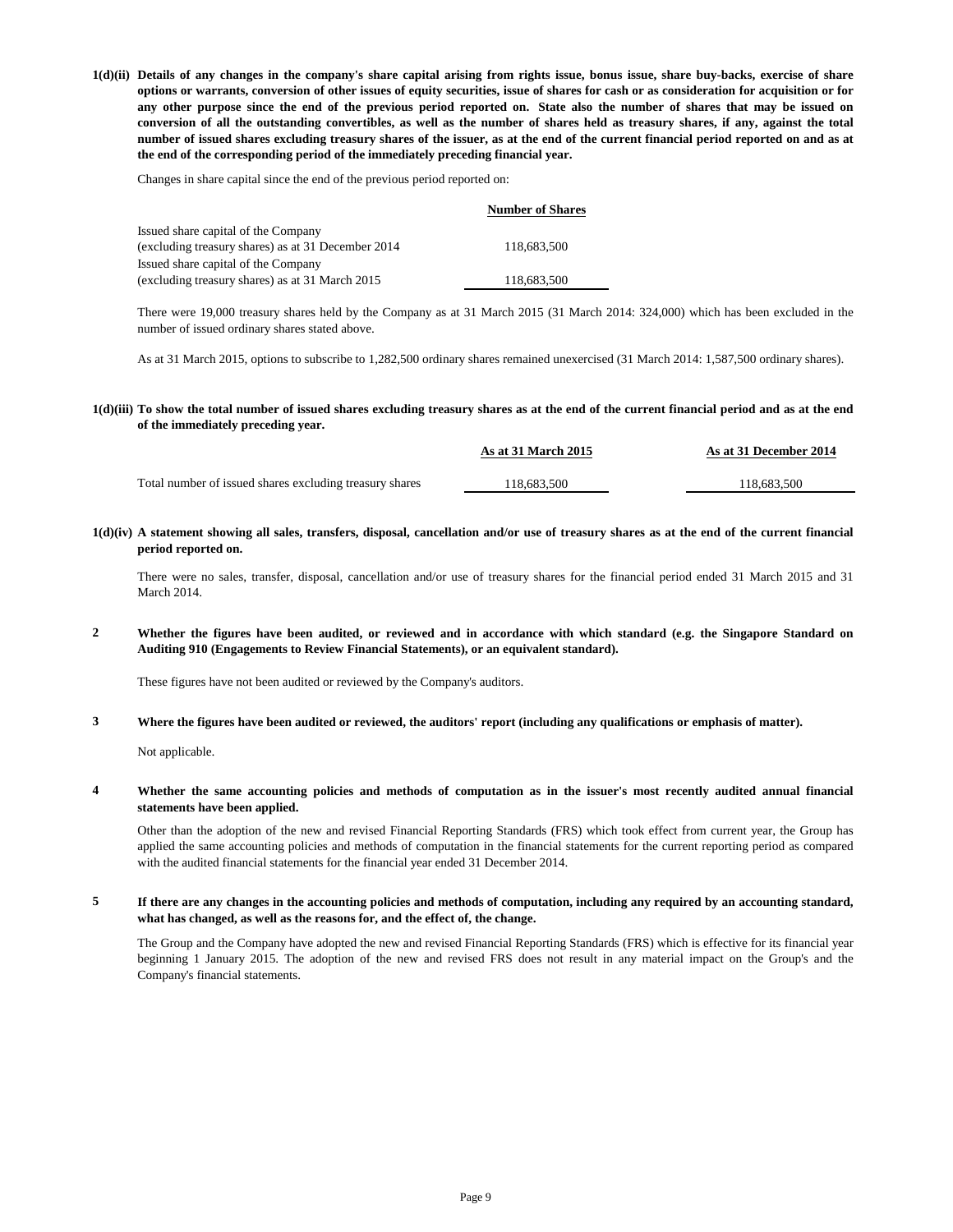**6** Earnings per ordinary share of the group for the current period reported on and the corresponding period of the immediately **preceding financial year, after deducting any provision for preference dividends.**

|                                                                                                                                                         |                            | Group                      |
|---------------------------------------------------------------------------------------------------------------------------------------------------------|----------------------------|----------------------------|
|                                                                                                                                                         | 1Q15                       | 1014                       |
| Weighted average no. of shares<br>(excluding treasury shares)<br>Weighted average no. of shares on a fully diluted basis<br>(excluding treasury shares) | 118,683,500<br>118.892.413 | 118,378,500<br>118.642.087 |
| Earnings per ordinary shares for the period<br>(i) Based on weighted average number of ordinary shares in issue<br>(excluding treasury shares)          | $2.46$ cents               | $1.33$ cents               |
| (ii) On a fully diluted basis<br>(excluding treasury shares)                                                                                            | $2.45$ cents               | $1.32$ cents               |

Earnings per ordinary shares of the period based on operating profit after tax attributable to members of the company after deducting any provision for preference dividends:-

**7** Net asset value (for the issuer and group) per ordinary share based on the total number of issued shares excluding treasury shares **of the issuer at the end of the (a) current period reported on and (b) immediately preceding financial year.**

| Group      |            | Company    |            |
|------------|------------|------------|------------|
| 31.03.2015 | 31.12.2014 | 31.03.2015 | 31.12.2014 |
| S\$1.99    | S\$1.92    | S\$1.57    | S\$1.55    |

The calculation of net asset value per ordinary share of the Group and Company was based on the net assets of the Group and the Company as at 31 March 2015 and 31 December 2014 after adjusting for non-controlling interest and 118,683,500 shares (excluding treasury shares) as at 31 March 2015 (31 December 2014: 118,683,500 shares).

**8** A review of the performance of the group, to the extent necessary for a reasonable understanding of the group's business. The review must discuss any significant factors that affected the turnover, costs, and earnings of the group for the current financial period reported on, including (where applicable) seasonal or cyclical factors. It must also discuss any material factors that affected **the cash flow, working capital, assets or liabilities of the group during the current financial period reported on.**

Revenue for the Group rose by 21.5% from S\$44.8 million in 1Q14 to S\$54.5 million in 1Q15 due to increased sales from Integral Cement and Ready-Mix Concrete businesses.

Profit after tax increased by S\$1.3 million from S\$1.6 million in 1Q14 to S\$2.9 million in 1Q15 due to one-off goodwill payment of S\$2.6 million received for early termination of business contract. Fair value gain of S\$0.9 million from investments in discretionary funds and foreign exchange gain of S\$0.6 million due to strengthening of US Dollars added to the higher gain. The impact was partially offset by lower gross margin from the operations of S\$0.5 million, impairment of property, plant and equipment of S\$0.5 million, increase in operating expenses of S\$1.1 million and depreciation charges of S\$0.4 million in line with increase in sales volume and number of trucks, and losses from China associates and joint ventures of S\$0.6 million.

#### **9** Where a forecast, or a prospect statement, has been previously disclosed to shareholders, any variance between it and the actual **results.**

Actual results were in line with prospect statement made in 4Q14.